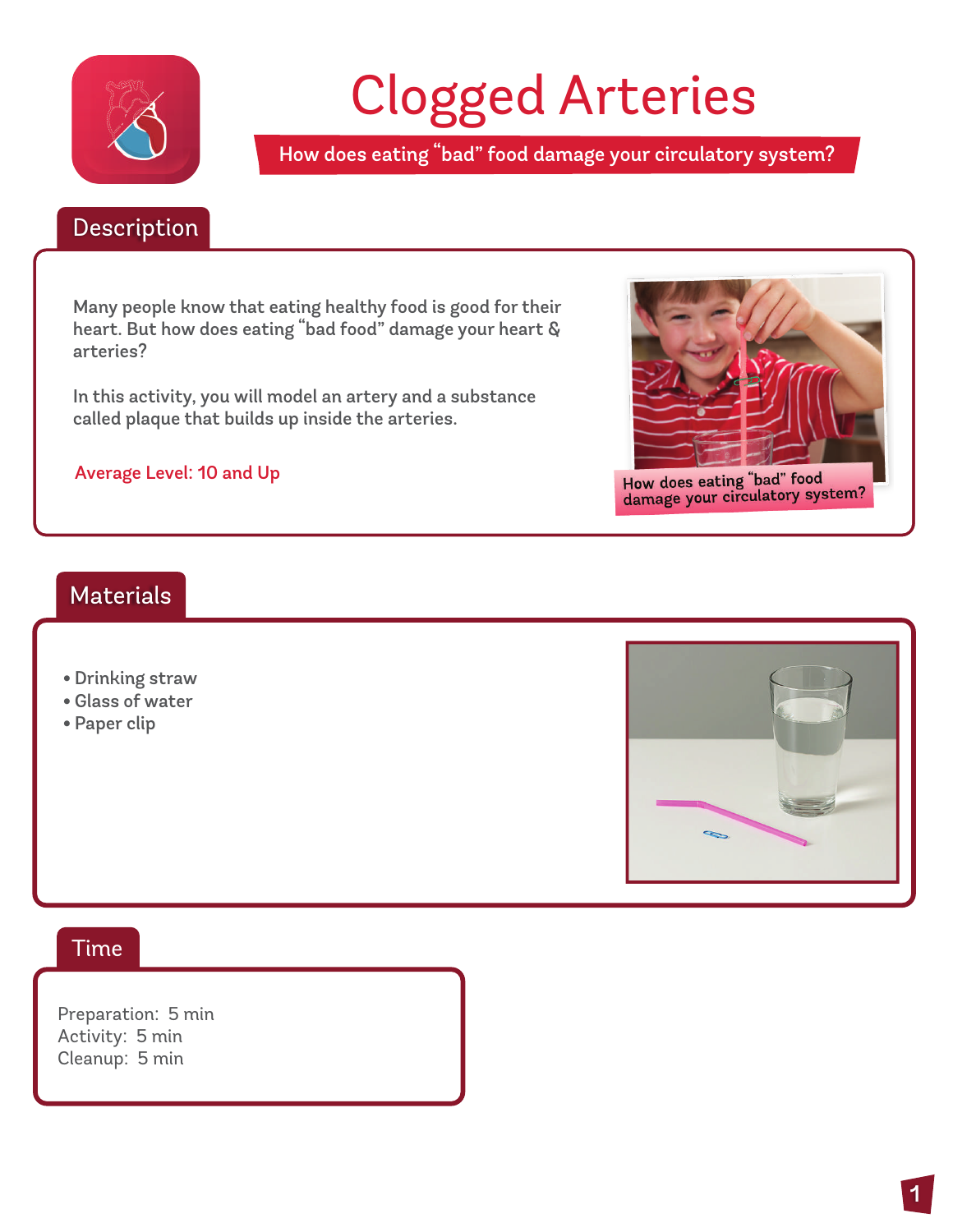## Step 1

Your arteries have a very important job. They carry oxygen-rich blood to all organs in your body that need oxygen, including your brain. Arteries are hollow tubes, kind of like drinking straws. Your heart is the muscle that forces blood to flow, or circulate, through your arteries. If your arteries get blocked, your heart can have trouble—and must work harder—as it moves blood throughout your body. Your mouth also has muscles. Use the straw to take a drink of water from the glass. How easy or hard is it for your mouth to force water through the straw so you can drink?

# **Step 2**

Your arteries can get clogged with plaque, which is partly made up of fat and cholesterol from foods you eat. Over time, the blockage in your arteries limits blood flow so your body does not get as much oxygen. Put a paper clip on your drinking straw, to squeeze it at one spot. From outside the straw, the paper clip narrows and blocks the hollow part of the straw. Plaque narrows and blocks the hollow part of an artery, but from the inside.

# **Step 3**

With the paper clip on your straw, take a drink from your glass of water. Compared to before, how easy or hard is it for your mouth to force water through the straw so you can drink?

![](_page_1_Picture_7.jpeg)

![](_page_1_Picture_8.jpeg)

![](_page_1_Picture_9.jpeg)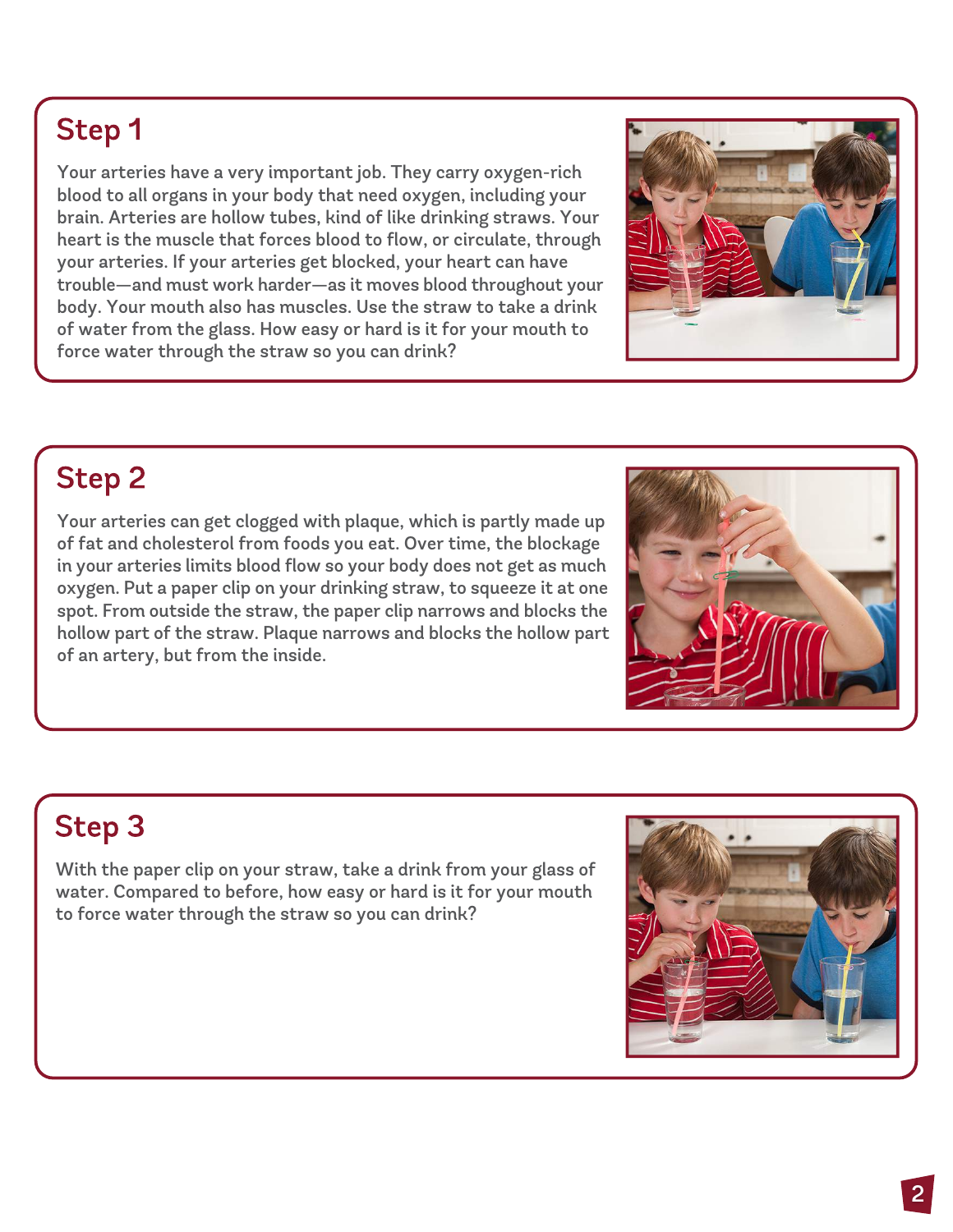### **What's Going on?**

Your heart is a muscle that pumps blood through arteries to all parts of your body. When you drank water from the straw, your mouth represented the heart and the straw represented an artery. Habits like eating too much high fat food, not exercising, and smoking can cause a sticky substance called plaque to build up inside your arteries.This makes the arteries narrower. When you pinched the straw with a paperclip, you narrowed the space for water to flow, just like when an artery becomes clogged. Drinking water with the pinched straw is much harder, just like it's harder for a heart to pump blood if arteries are full of plaque.

![](_page_2_Picture_2.jpeg)

# **Eating Healthy**

Plaque that forms in arteries is made of fat, cholesterol, calcium, and other substances. High levels of bad cholesterol in your blood lead to plaque formation. What you eat, and other factors like genetics, affect the levels of cholesterol in your blood. Doctors can measure the levels to help you stay healthy. Eating healthy when you're young helps keep your blood cholesterol levels healthy now and when you're older. How do you prevent high amounts of bad cholesterol in your blood? Choose healthy foods like whole-grain breads and cereals, fruits and vegetables, lean milk and meat, and soy foods like tofu. Try to avoid too much red meat, whole milk, and fried foods like doughnuts and fried potatoes.

![](_page_2_Picture_5.jpeg)